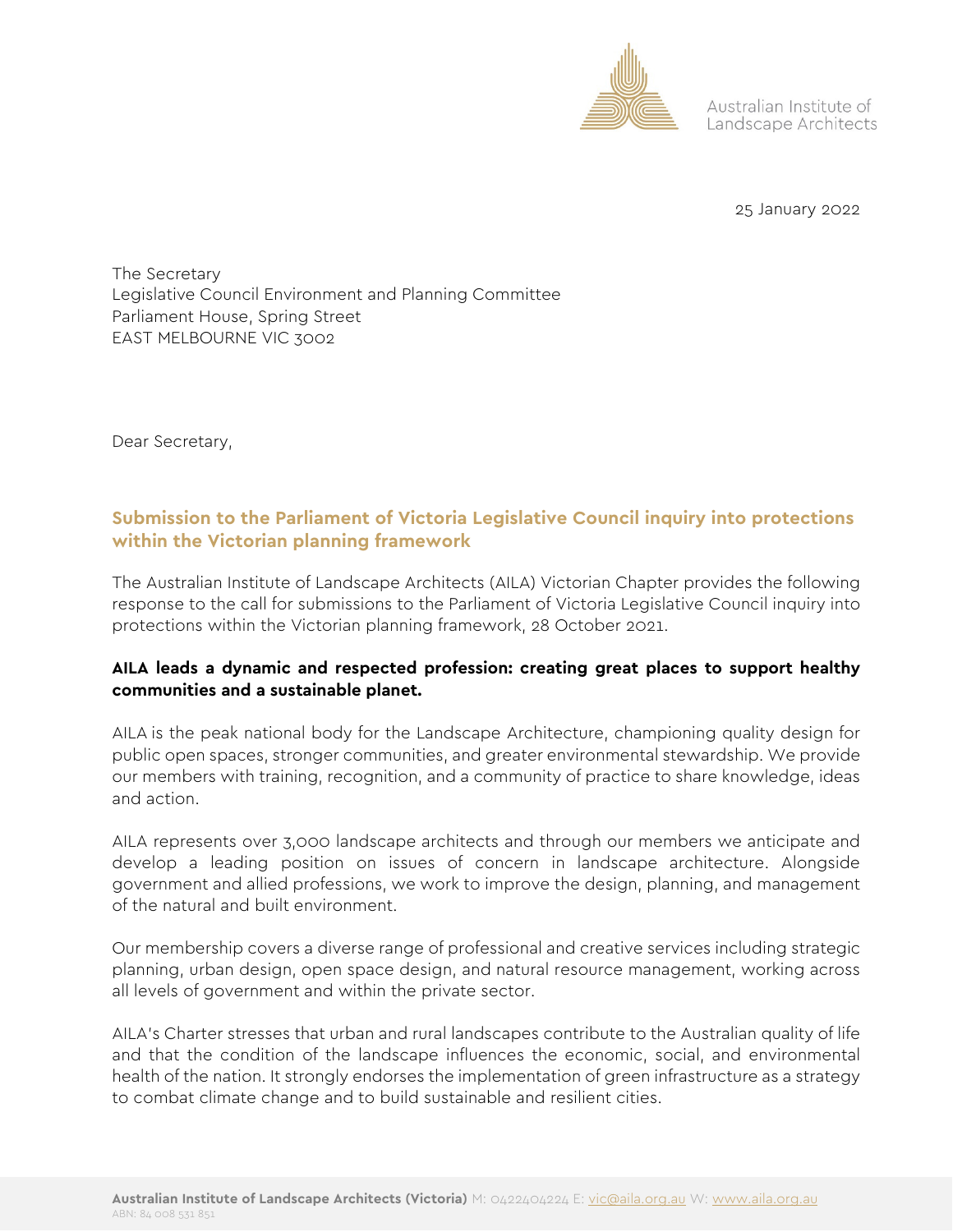

AILA declared a climate and biodiversity emergency in 2019 as a recognition of the urgency to act on climate change. This was further emphasised by the IPCC 6<sup>th</sup> Assessment report. We are supporting our members with tools and policy to enable improved understanding of the issues and opportunities for our profession to respond to the emergency through our design and planning work and advocacy.

The existing state, and future development of Victorian cities, towns and public and private landscapes needs careful reconsideration in relation to climate impact, risk, and future liveability as the effects of climate change increase in coming decades.

AILA believes that significant change is required to the planning and design of our towns and cities as a matter of urgency. In their present form, they are among the most carbon intensive in the world because of their car dependence, low density, and inefficient, and often oversized, housing and other building design.

Loss of vegetation as a result of agriculture and urban growth adds to the carbon footprint of our society. We know that despite good policy on open space and the urban forest, tree canopy cover is decreasing in most local government areas, including many where urban heat is an increasing threat to the disadvantaged.

The last decade has seen many prototypes for better planning and design in terms of movement away from low-density car-based sprawl towards medium-density, mixed-use energy-efficient development and higher quality streets and public realm that incorporates water harvesting, urban greening and caters for safe active transport. Much of the developed world is more advanced in restructuring their cities, towns, and transport systems. AILA believes that the planning system needs to be made more directly responsive to the climate emergency.

One way would be to require all developments to be evaluated in terms of their time to a point of being climate positive. Planning policy could set standards and requirement for differing forms of development, and redevelopment, including transport and area-wide urban development and redevelopment of all types. That is, all carbon inputs in terms of construction energy and materials as well as operating energy should be estimated and include sequestration from vegetation enhancement. Once emissions have been substantially reduced, then the remaining should be offset through a certified programme. This aspect of city development needs to be properly understood so that adequate funds can be acquired to be directed to all important carbon-reduction and mitigation measures.

The planning system is intended to direct and constrain private sector investment in order to enable the economy to flourish, while also enabling a good quality of life for all Australians.

The climate emergency now requires the planning system to be far more proactive to ensure that we can quickly restructure our cities, towns, and regions to significantly reduce carbon inputs while preparing for the extremes of climate, including floods, sea level rise, heat and droughts that will increase though the century.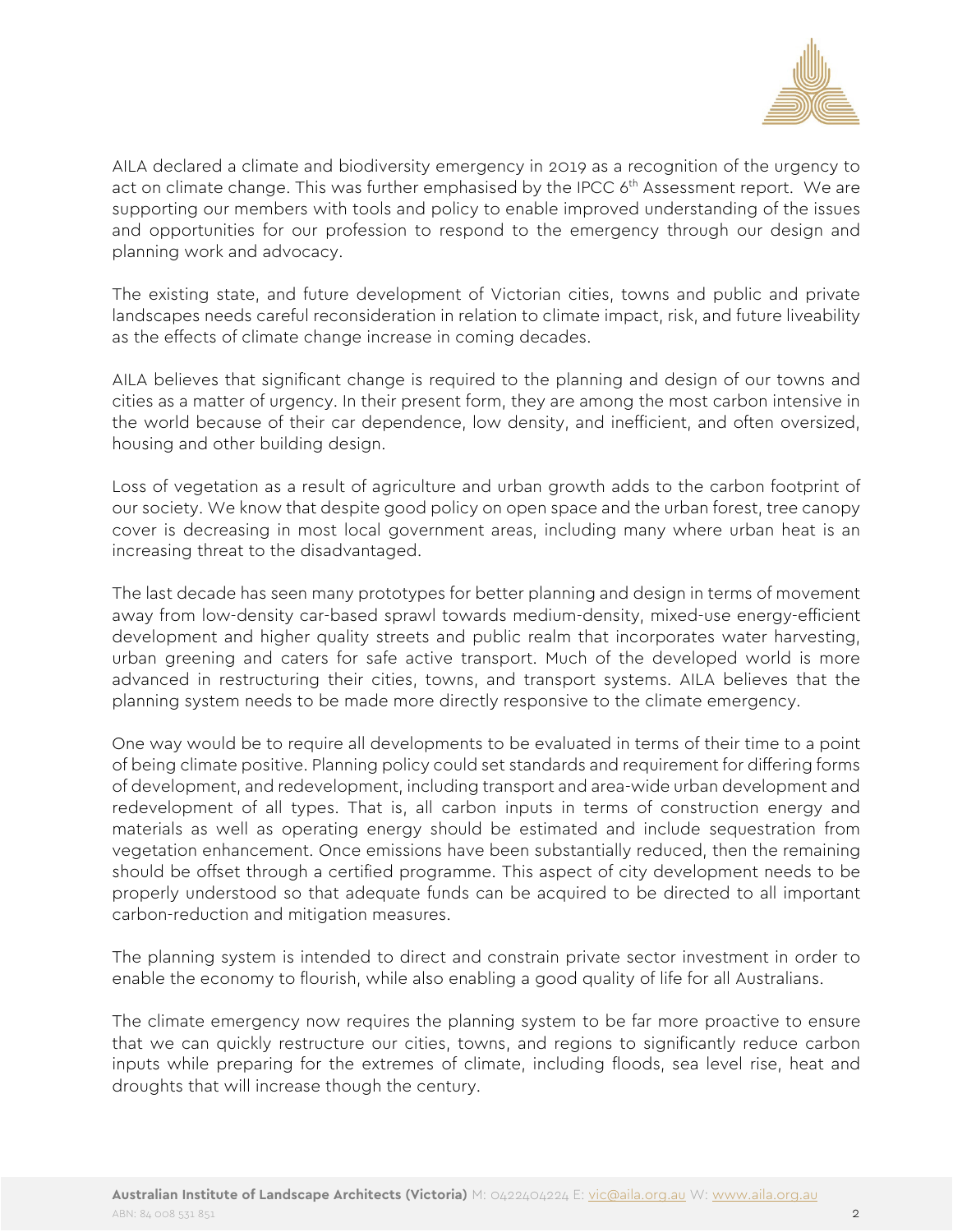

AILA encourages the Environment and Planning Committee to consider seriously the climate emergency as a factor of important influence in all areas of its terms of reference. We would welcome the chance to further advise on climate matters related to our area of professional knowledge.

The terms of reference for the Legislative Council Environment and Planning Committee to inquire into, consider and report, by June 2022, on the adequacy of the Planning and Environment Act 1987 and the Victorian planning framework, in relation to planning and heritage protection, are quite broad.

Our submission addresses items:

- (2) Environmental sustainability and vegetation protection, and item
- (4) Protecting heritage in Victoria, focusing on natural heritage.

Underlying this submission are the values that AILA holds for healthy communities, urban green infrastructure and liveable cities. The COVID lockdown has shown that parks and open spaces play a critical role in people's physical and mental well-being. Providing connected open spaces, forming a green network and functioning as green infrastructure, can improve social, economic and environmental outcomes across

Australia. Open space contributes to social connection, cultural identity and liveability, especially in our increasingly dense and globalised cities [\(https://www.aila.org.au\)](https://www.aila.org.au/).

## **Environmental Sustainability**

#### **Climate change**

The building sector [contributes almost 40% of planetary greenhouse](https://architecture2030.org/why-the-building-sector/) gas emissions, with approximately 28% from building operations and 11% from embodied carbon up front in construction.

The Current document does not mention climate change at all. We recommend that the document be brought into alignment with the [Climate Change Act 2017](https://www.climatechange.vic.gov.au/legislation/climate-change-act-2017) and the Victorian Government emissions reduction targets.

The Victorian Government has an emissions reduction target of 45–50% by 2030 below 2005 levels. While lower than the 74% reduction target calculated by the Climate Council in their document *["Aim High, Go Fast"](https://www.climatecouncil.org.au/resources/net-zero-emissions-plummet-decade/)* it is essential that the planning framework require development as a minimum to comply with the 45–50% by 2030 target.

#### **Recommendation**:

Align and cross reference the Act with the Climate Change Act 2017. Require mandatory 45-50% greenhouse gas reductions on 2005 baseline, including both embodied up front construction and operational greenhouse gases.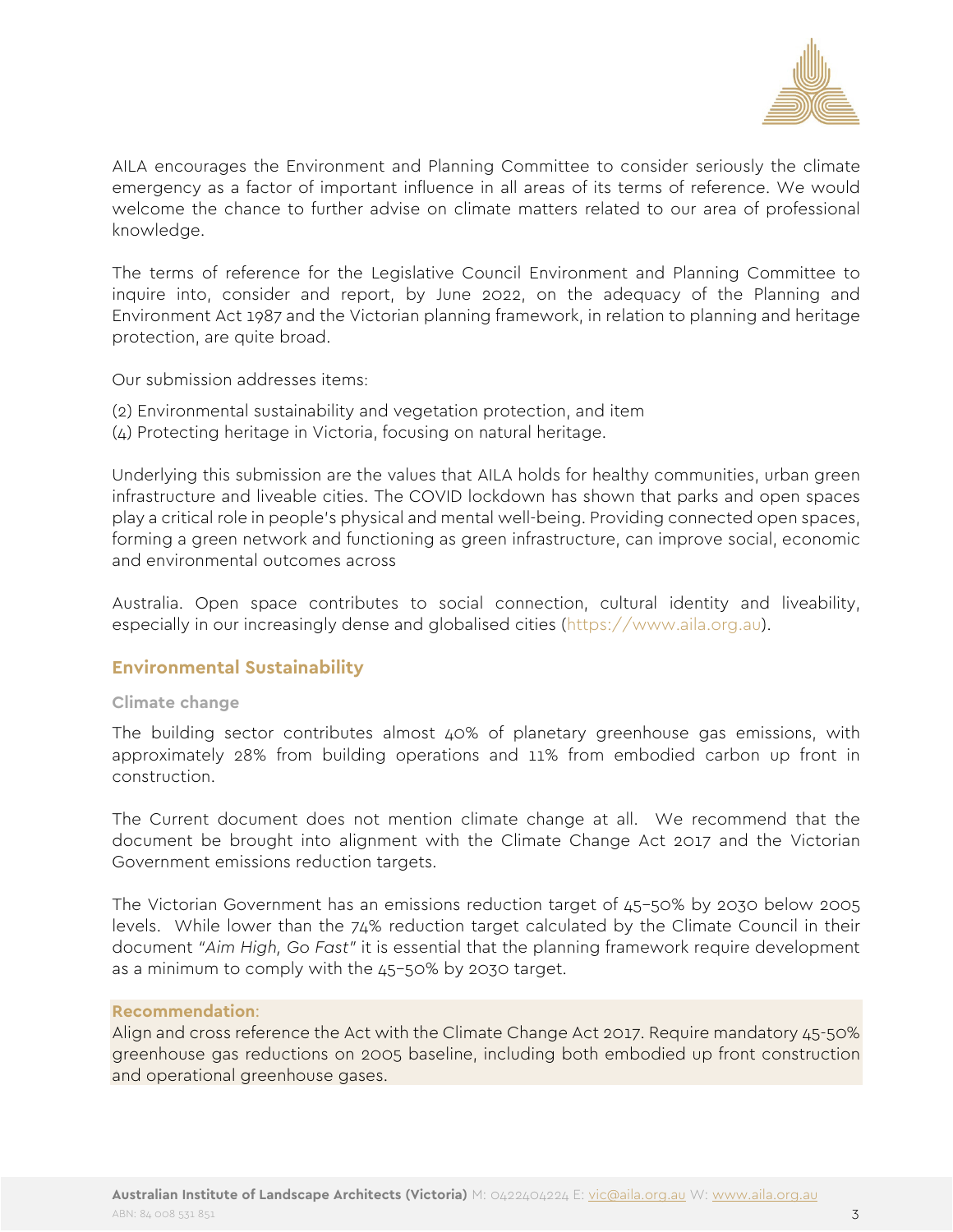

## **Vegetation Protection**

Vegetation is a fundamental component of our urban landscape, including urban parks and open spaces. It is a critical component of effective green infrastructure. The Planning and Environment Act and the Victorian planning framework must protect key vegetative elements within the urban landscape. Tree canopy in particular, is also critical to reducing urban heat island impacts. The Victorian planning framework is a dynamic document, responding to changing societal circumstances and values. AILA commends the Legislative Council Environment and Planning Committee for undertaking this inquiry.

Implementation of the state government's Plan Melbourne 2017-2050 necessitates amendments to the Victorian Planning Scheme. AILA supported the adoption of this plan, in which Outcome 6 aims for Melbourne to become a sustainable and resilient city. We recommend that this aim extends to all Victorian cities and towns.

We also commend the government for its intention to increase sustainability and resilience through the implementation of green infrastructure to cool and green Melbourne. This green infrastructure depends on protection of existing trees and other vegetation.

We note that the strategy Living Melbourne: our metropolitan urban forest includes Action (1), to protect and restore species habitat and improve connectivity; Action (3), to scale up greening in the private realm; and Action (6), to fund protection and enhancement of the forest.

Current issues include the following:

- Planning requirements for Environmentally Sustainable Development should be extended to require retention of all trees greater than 300mm diameter, not just those that are regarded as significant. Small trees will grow to become large; their potential for significance should not be dismissed when they are immature.
- Requirements relating to Urban Ecology should apply to all development, not just accommodation and mixed use with a residential component. Planning permits for a single dwelling should also require a Sustainable Design Assessment and/or Sustainability Management Plan. Although indigenous plants are always desirable, any planting will contribute to urban greening and biodiversity and possibly urban cooling.
- Penalties set for tree removal currently provide little deterrent and do not reflect the true value of trees. We understand that penalties for tree removal are set by Local Government agencies (Councils) in accordance with the Local Government Act, and that the maximum amount is limited by the Department of Treasury and Finance's guidelines on the Subordinate Legislation Act 1994. In 2018, this was \$2,000. AILA recommends that penalties for illegally removing trees should be very much higher.

The City of Melbourne has produced a useful document to assess the amenity value (V) of a tree: [https://www.melbourne.vic.gov.au/sitecollectiondocuments/tree-valuations.doc.](https://www.melbourne.vic.gov.au/sitecollectiondocuments/tree-valuations.doc)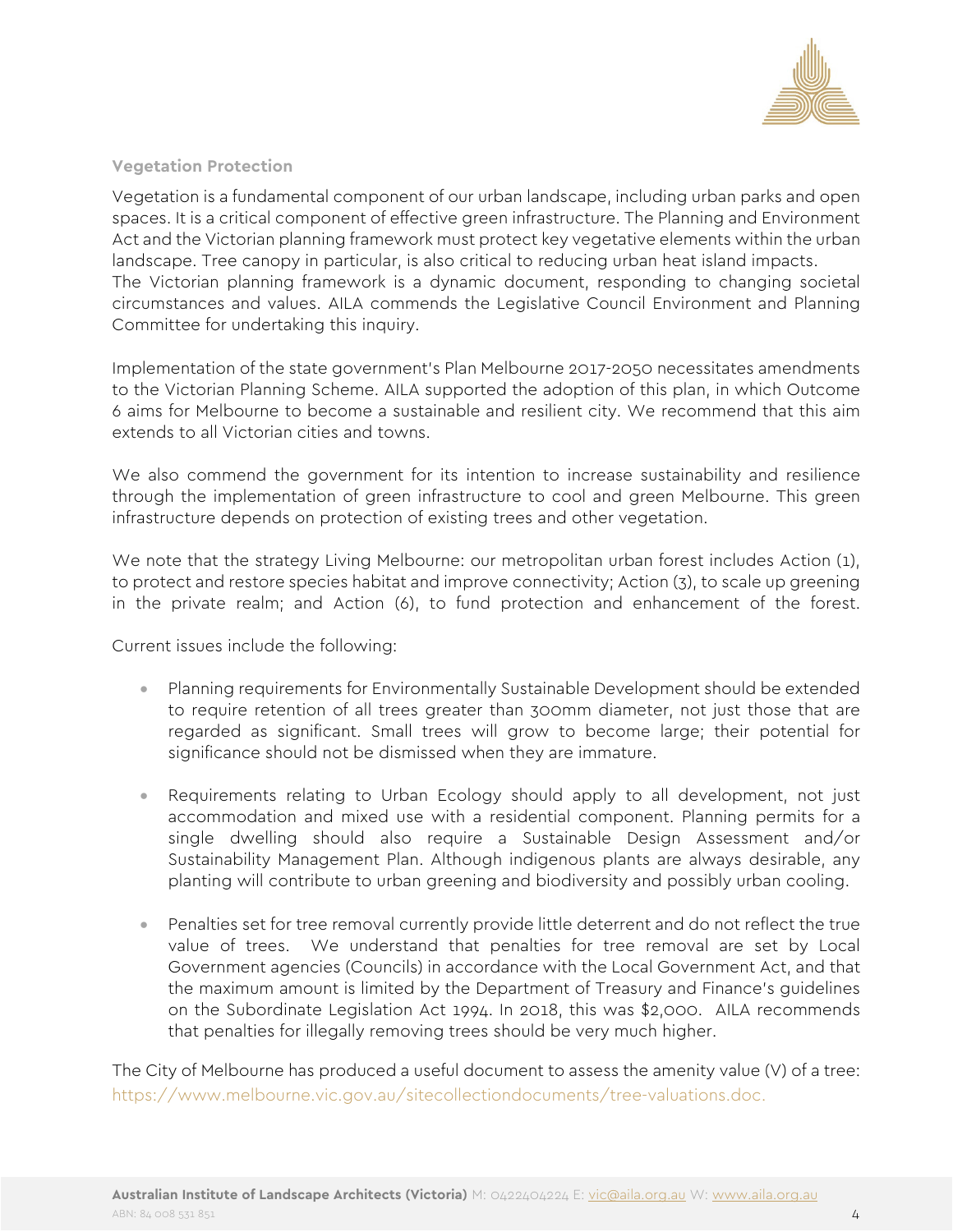

This is a function of its monetary value (\$), species (S), aesthetic value (A), locality (L) and condition (C), where: Value (V) = Basic Value (\$) x Species (S) x Aesthetics (A) x Locality (L) x Condition (C).

This amenity value does not include the value of the tree to human health and well-being, by contributing to cooling and greening the city, and thereby reducing other possible costs. It also does not include its ecological services value as an essential component of green infrastructure, which delivers services to a community such as flood mitigation through reducing stormwater runoff by such mechanisms as passive street tree irrigation. If a tree is to be replaced after illegal removal, there is an additional reinstatement cost. All these costs must be reflected in the penalty for illegal removal of a tree.

#### Some examples:

Using 2013 figures, the replacement cost for a tree with 30-cm diameter trunk at breast height with medium life span and fast growth, e.g., eucalypt, in fair condition in a residential street planting was \$4,393; the same size tree in the same context but with a long life and slow growth rate, e.g., elm, had a replacement cost of \$6,275. The same trees with 60-cm diameter trunk at breast height had replacement costs of \$17,572 and \$25,107, respectively. It can be seen that the current penalties for illegal removal are woefully inadequate.

An alternate way to assess tree removal penalty is to estimate the equivalent tree replacement cost. For a tree of approximately 100m diameter a \$2,000/1,000 litre tree replacement might be sufficient. However, the larger the tree is the replacement costs rise exponentially.

Example Replacement for 1.0m diameter 25m tall plane tree. Sourcing a tree of the same size, paying out the owner for the loss of its amenity value, preparing it over the course of a year to transplant, water jet cutting it out of the ground and installing a steel frame to lift the root ball, a 500-tonne crane at \$100,000 /day to lift it and putting it on a truck (if one large enough could be found), then police escorts for the entire transit, then another 500-tonne crane to lift it into its new location etc, etc. Likely cost several \$100,000 if even practical.

#### **Recommendation**:

We recommend that the current planning framework be changed in the following ways:

- $\checkmark$  Tree protection: Protect all canopy trees.
- $\checkmark$  Extend urban ecology requirements to all development types, not just: accommodation and mixed use with residential components.
- $\checkmark$  Increase penalties for illegal tree removal.

Penalties for urban tree removals should move from a flat rate to a size and amenity based assessment consistent with current best practice for the City of Melbourne Amenity tree valuation system.